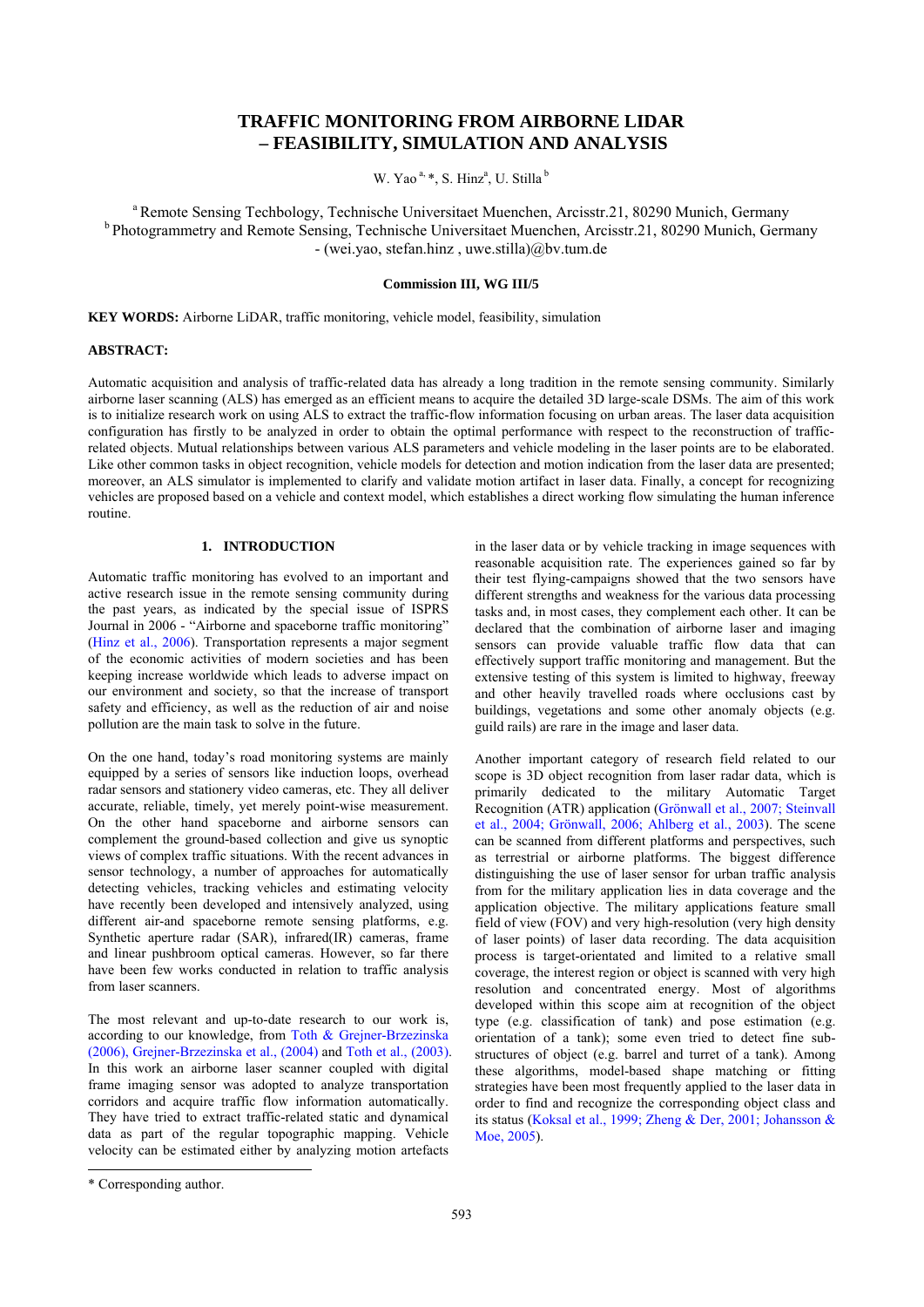Contrarily, for the urban traffic monitoring, in order to ensure the system efficiency and derive the traffic flow information, a much broader area is needed to be covered by laser scanner surveying and multiple instances of vehicle object have to be recognized and located from there simultaneously. It requires more advanced algorithms to separate 3D vehicles laser points from complex clutter surroundings. Under this situation, some operations used for pose estimation or geometric inference are not crucial as semantic decision of whether a vehicle exists or not (vehicle counting).

In this paper we will study the feasibility and characteristics of using ALS data to analyze vehicle activity in urban areas. Since urban areas usually characterize dense road networks, vegetation occlusion and anomalies (e.g. irregular structures like wire, pole or flowerbed), we try to find out the optimal laser data acquisition configuration for traffic monitoring in view of reliability and efficiency, and propose conceptual design of approach for vehicle detection and motion indication. In this work initial research efforts are made to explore the capability of solely using state-of-art commercial airborne laser scanner for the task. The general and boundary conditions of traffic analysis based on ALS are to be examined and outlined. The purposed concepts and algorithms methods will initially be assessed empirically in terms of accuracy and recognition rate. Different impact factors on the results should be studied. Moreover, an improved completeness of vehicle detection can be expected due to penetration of laser ray through tree canopies. The modeling of object under volume scatters is an important issue for the recognition task in the 3D laser data. The goal is to diagnose to what extent vehicles under trees can be hit and sampled by penetrating laser rays, and further be recognized and reconstructed by computer operations, even if human inspection also cannot.

This paper is structured as follows: first, the configurations of laser data recording in view of urban traffic analysis are discussed and the vehicle models for stationary and moving ones are introduced; next, general approaches for detecting vehicle from urban laser data tending to derive traffic flow parameters are proposed and analyzed; and finally, the conclusions are presented.

## **2. LASER DATA ACQUISITION FOR URBAN TRAFFIC ANALYSIS**

Usually, traffic monitoring using LiDAR, as mentioned here, refers to the direct collection of 3D information from airborne platform rather than from ground-based sensor. Deriving the traffic flow parameters statistically demands a certain spatial coverage of data acquisition. Currently, ALS systems show a great variability and flexibility concerning data acquisition strategies; we want to first compare and analyze different scanning configurations and attempt to qualitatively evaluate results on the traffic analysis depending on different factors. Generally, traffic - related information are expected to be extracted as add-ons of regular LiDAR mapping systems, together with topography and city models, so that current laser surveying systems could be adapted to the solution to traffic monitoring at no extra efforts. However, in the long term, one may also think of operational traffic monitoring systems based on ALS.

Current ALS systems work almost solely in the pulse time-offlight measurement principle for ranging, detecting a representative trigger signal for multiple echoes in real time using analogue detectors (Pfeifer & Briese, 2007). The direct objective of ALS is to reconstruct 3D geometric model of sensed environment as accurate as possible. Various system specifications and relations have been examined in order to clarify the scanning process and related impact factors on the range accuracy (Baltsavias, 1999). However, via taking a deep look into them, some parameters are also considered as being relevant and sensible for the traffic-related analysis using ALS data, which are listed as follows:

- **1.** View angle, namely the angle between the scan plane and the horizontal level
- **2.** Surface sampling capacity ─ Footprint size, which is affected by laser beam divergence and flight height and Point density, namely point spacing which can be decomposed into along-track and across-track components
- **3.** Field of view, namely swath width which is determined by flight height and range of scan angle
- **4.** Scan pattern and relation between flight path and vehicle queue
- **5.** Minimum detectable object/energy

Being different from freeway and other open areas, such as rural areas, urban areas face a more complex situation concerning the traffic analysis from ALS due to dense road networks, numerous buildings and vegetations, anomaly structures. Any adjustment of sensor configurations can easily lead to change of data characteristics, which may be exploited for specific applications.

**2.1 View angle.** Concerning the view angle of ALS, normally, it amounts to 90 degree, perpendicular to flight line, forming the most common scanning geometry: nadir-view; if not perpendicular, it then refers to forward - or backward looking ALS. In case of oblique view (Hebel & Stilla, 2007), a side of vertical structures such as building façade is recorded whereas another side would cast a big shadow causing loss of information about surrounding objects (Fig.1c, d). The oblique view of ALS can also lead to abnormal incidence angle of laser ray interacting with the illuminated surface, which has been proven to be adverse to laser backscattering mechanism. Most incident laser energy is scattered away in this case, especially for vehicle surfaces which are constituted of mental (Fig.1a, b). Moreover, the travel path of emitted laser ray becomes longer due to inclination. It is crucial for detection of those vehicles beneath the vegetation, because the penetration rate of the laser ray decreases and we can receive even fewer laser pulses backscattered from the vehicle surface. Overall, to avoid the missing laser data and consider material properties related to laser incidence angle, the scan geometry of nadir-view is required.

**2.2 Surface sampling capacity**. The footprint size and the point density seem to be two most relevant parameters among system configurations. But they are determined by independent factors which can be selected before flight. Nowadays, most commercial systems can achieve the point density of about 1-10 pts/ $m<sup>2</sup>$  with a footprint diameter of up to 50cm increase per 1000m distance. According to experience it seems to get better detection results when the laser point density increases. Normally only the object model, which is represented by laser point samples with certain level of detail, can be found and recognized. Furthermore, laser footprints should not be overlapped with each other in order to ensure that the captured surface information carried by each laser echo are not mixed.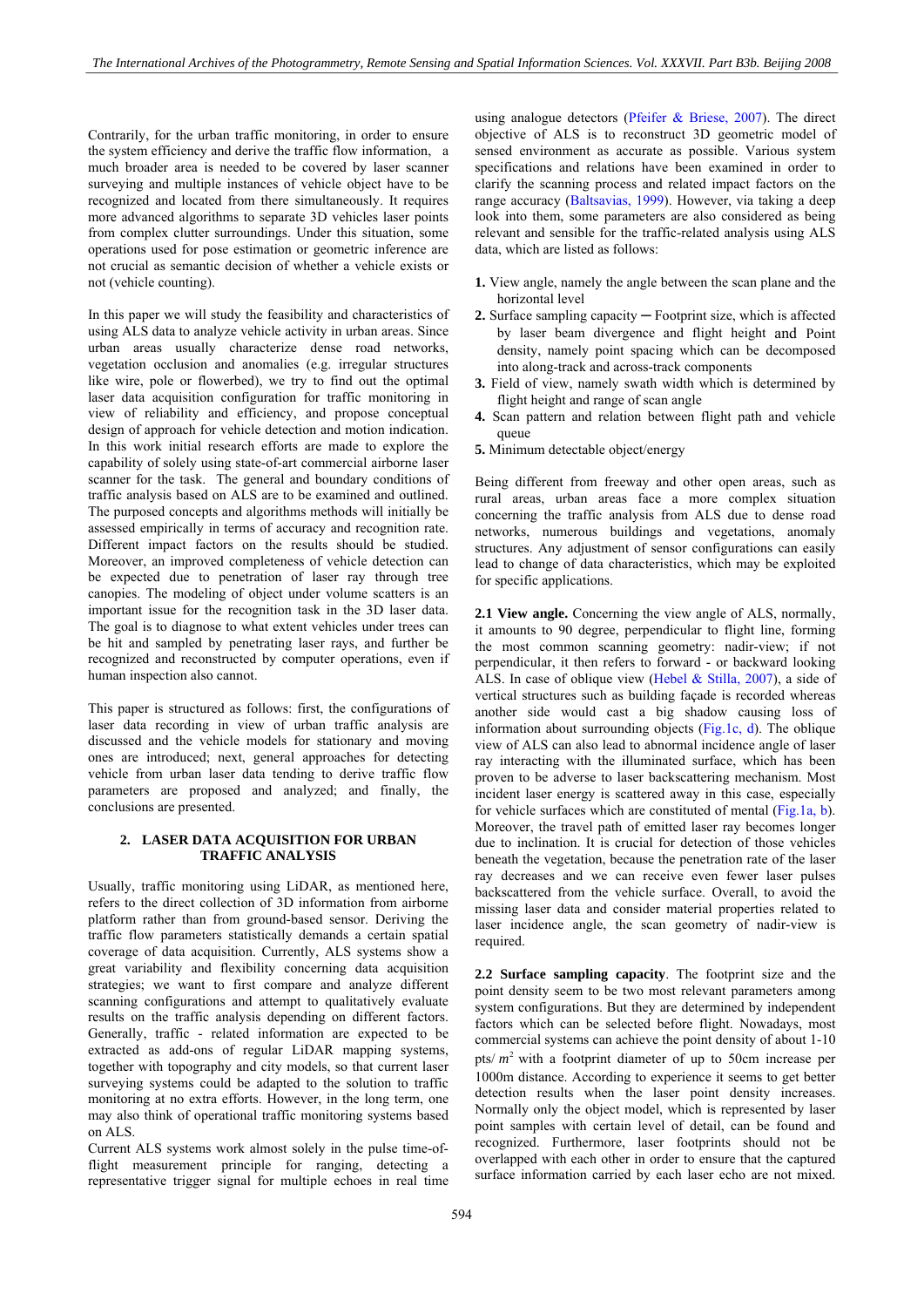Therefore a laser point cloud of high density usually demands a very small footprint to accomplish the surveying task. As we have mentioned above, the vegetation occlusion is a key factor for vehicle detection in laser data of urban areas, the penetration ability of the laser sensor against vegetation has to be examined by registering multi-return-pulses in one echo signal. Meanwhile, another type of commercial ALS systems, named full-waveform LiDAR, has been developed recently (Jutzi  $\&$ Stilla, 2006; Wagner et al., 2007). The entire analogue echo waveform, i.e. the time-dependent variation of received signal power, for each emitted laser pulse is digitized and recorded. This new sensor technique was recently employed to analyze and estimate the biological volume of vegetations, whose internal structures are partially penetrated by the laser beam and can be reconstructed. It can be inferred that penetration rate of single laser pulse is proportional to the footprint size. Thus in case of vehicle detection, a certain diameter of laser footprint is necessary to enable the emitted laser pulse to penetrate the vegetation and hit the potential interest objects beneath it. Considering other demands mentioned above, a compromise between footprint size and point density should be made in the mission plan to achieve the optimal configuration of ALS data acquisition for traffic analysis. Another two extra products derived by waveform decomposition - pulse width and intensity, which describe physical reflection properties of the illuminated surface other than geometric information, could also provide us useful clues to the existence of vehicles.

**2.3 Field of view**. The FOV of laser scanning, namely swath width, is the extent of data coverage perpendicular to the fight path. It depends on the flight height and scan angle which refer to the application – specific parameters and can be selected in view of project objectives to optimize the system performance. For traffic monitoring applications we assume that the FOV can be chosen without special restriction.

**2.4 Scan pattern**. Scan pattern of laser data acquisition is generated by deflecting the laser beam using an oscillating or a multi-faceted rotating mirror. Parallel line and z-shaped are two most common scan patterns used by current commercial systems. The point distribution on the ground of z-shaped can be less homogeneous in the along-track direction than parallel line. The orientation of the flight path with respect to the main street of test site plays a role in the quality of acquired laser points used for object recognition, especially for vehicle queues. When a vehicle queue spreads parallel to the flight path, the point distribution of single vehicles is homogeneous among the vehicle queue model; the illuminated surface model depends uniformly on the scan angle. When a vehicle queue spreads perpendicular to the flight path, the point distribution of single vehicles is not homogeneous any longer due to the varied incidence angle; the illuminated surface model of each single vehicle depends on its relative position to the nadir. It seems that both modes of data recording can not prevail over each other towards traffic analysis. It has to be further verified by quantitative analysis.

**2.4 Minimum detectable object/energy**. The minimum detectable object/energy within the laser footprint does not depend on the object size, but primarily on its reflectivity, when ignoring other factors that influence detectability. This expression has signified that the comprehensive knowledge of analysis and modeling of material properties of vehicle surfaces play a key role in case of traffic objects acquisition and recognition from ALS. The effect of occlusions due to

vegetation because of the minimum detectable object/energy is also needed to be studied exactly.



Figure 1. Characteristics of forward-looking laser data. a,b) pulse dispersed by vehicles; c,d) shadow cast by buildings

## **3. VEHICLE MODEL**

Research works on vehicle detection using the imaging sensors, such as optical camera, IR camera or SAR, usually are distinguished based on the underlying type of modeling. There are generally two types of vehicle models – appearance-based implicit model and explicit model in 2D or 3D represented by a filter or wire-frame (Hinz, 2004). Some authors have also modeled queue as global feature for vehicles and made use of it and local vehicle features in a synergetic fashion for vehicle detection from various kinds of remote sensing platforms. For the purpose of better understanding of the sensor mechanism und data characteristics, it is assumed that the vehicle modeling is equally required for vehicle detection in the context of traffic monitoring from ALS systems, although the consistent object modeling in the laser data seems to be very difficult.

#### **3.1 Stationary vehicle**

Here the stationary vehicle model refers to the parking vehicles and temporarily motionless ones (mainly cars in urban areas), which comprises an important category of vehicle status for deriving traffic parameters.

The typical object model usually compiles knowledge about geometric, radiometric, and topological characteristics. The geometric property is considered to be the essential part of the vehicle model (Fig.2), which is used to support the recognition task in the laser data. The intensity of received laser pulses is so far hardly utilized due to lack of the calibration and the insight into physical background. The model represents the *standard case*, i.e. the appearance of vehicles is not affected by relations to other objects, e.g. shadow cast by buildings and vegetation occlusion. Moreover, since the detection of vehicles beneath the vegetation is, from our viewpoint, also very important, a new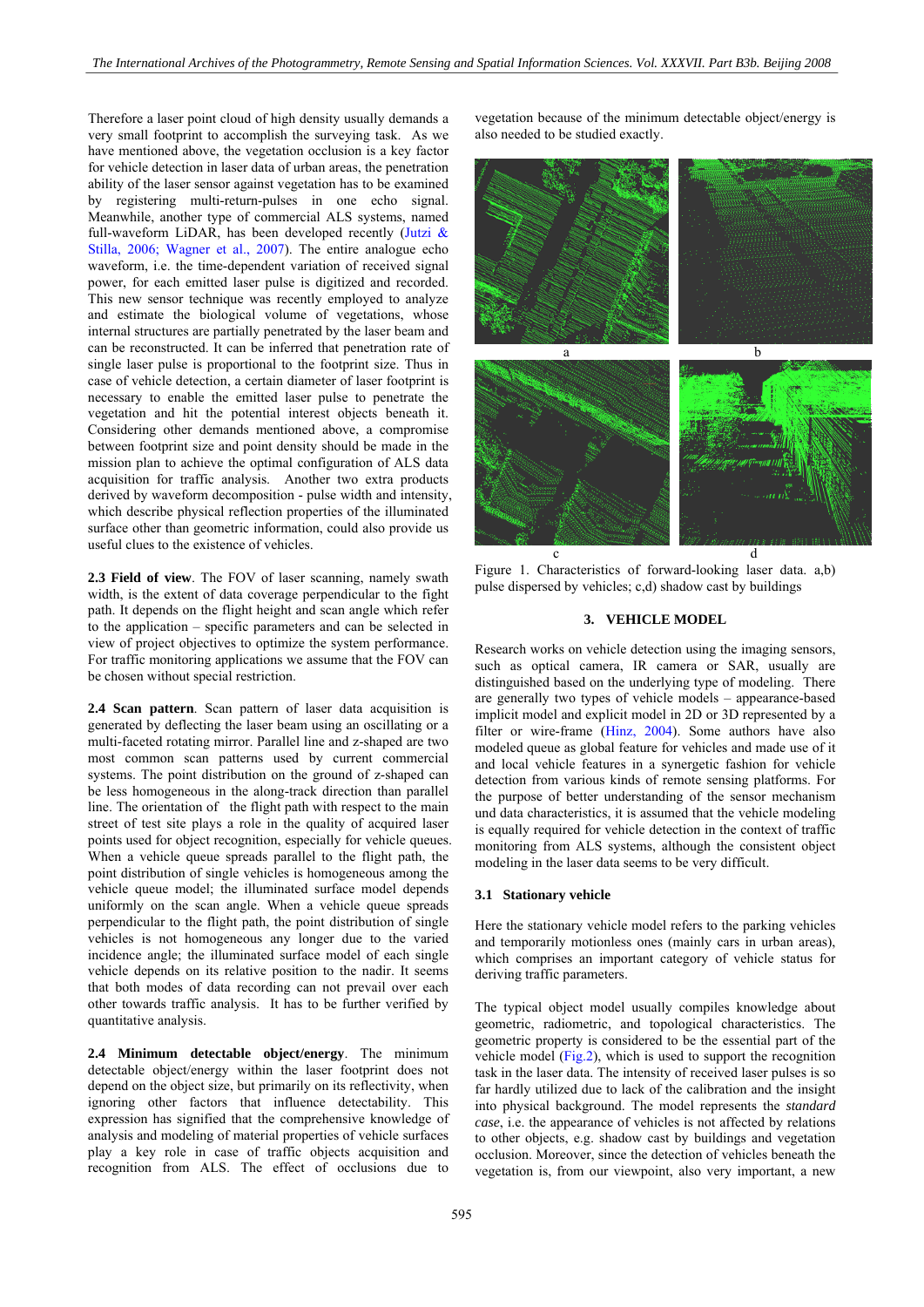modelling scheme for such vehicles is needed to cope with the appearance variety.

For 3D laser data the implicit model can be regarded as 3D point pattern (set) of vehicles, whereas the explicit model of the vehicle uses the surfaces plus their boundaries or height discontinuity as 3D representation. It seems difficult to strictly distinguish between two models and to make a choice concerning their performance at first glance. Both models focus on the geometric features without radiometric properties, and in terms of our research objectives and test data characteristics, the fundamental and robust features of cars are not always summarized by only using the vehicle models due to random reflection property of the laser pulse against car surfaces. It demands incorporation of more advanced knowledge, such as context relations to roads, intensity or global model, into the detection strategy.



Figure 2. Vehicle model (red: ground, green: vehicle) a) schematic 3D representation. Measured point cloud in b) side view and c) oblique view.

## **3.2 Moving vehicle**

The moving vehicle here refers to the instantaneous moving cars when the scanning pattern sweeps over them. This category comprises the essential part of dynamical information for traffic flow analysis while another part of traffic dynamics caused by temporally motionless vehicles could not be considered.

The fundamental difference between scanning and the frame camera model, with respect to the moving objects, is the presence of motion artifacts in the scanner data (Toth & Grejner-Brzezinska, 2006). The frame imagery preserves the shape of the moving objects because of the relatively short sampling time (camera exposure). But if the relative speed between the sensor and the object is significant, the motion blurring may increasingly occur. Contrarily, the scanning mechanism always produces motion artifacts; moving objects will be deformed and have a different shape in the recorded data, depending on the relative motion between the sensor and the object and sampling frequency. Usually in the laser scanning data, the moving object would be projected as stretched, compressed or skewed compared to the original one and its 2D shape distortion can be summarized in Eq.1 and 2. In order to illustrate this effect we have designed an ALS simulator for moving object indication according to sensor parameters of riegl laser scanner LMS-Q560. Fig. 3 depicts the mutual relationships of moving vehicle under ALS and an example in the simulated laser data.

$$
l_s = \frac{l_v \cdot |\mathbf{v}_L|}{|\mathbf{v}_L| - |\mathbf{v}| \cdot \cos(\theta_v)}
$$
(1)

$$
\alpha_{v} = \arctan\left(\left(\frac{w_{v} \cdot \sin(\theta_{v})}{\sqrt{|\mathbf{v}_{L}| - |\mathbf{v}|} \cdot \cos(\theta_{v})}\right) \cdot |\mathbf{v}| \cdot \frac{1}{w_{v}}\right) \tag{2}
$$

- $\theta$ <sub>x</sub>: angle between the fight path and the vehicle trajectory
- **v**: vehicle velocity
- $\mathbf{v}_L$ ,  $v_{l-adong}$ ,  $v_{l-adong}$ : laser scanner velocity and its across- and along-track component
- $l_i$ : sensed vehicle length;  $l_i$ : true vehicle length
- $w_v$ : true vehicle width
- $\alpha$ <sub>v</sub>: skewing angle of vehicle form,  $90^\circ \pm \alpha$ <sub>v</sub> = angle of parallelogram deformed vehicle shape



Figure 3. Moving vehicle in the ALS data. a) schematic description of mutual relations, b,c) 2D top-view, d) simulated laser data

Generally, a vehicle is assumed to be a rectangle surface in the object space. Following conclusions can be obtained from the simulation results: the along-track ( $\theta_v = 0^\circ/180^\circ$ ) motion leads to stretch or shrink of the vehicle length  $(l<sub>s</sub>)$  in the scanning data, whereas the across-track motion ( $\theta_{\rm v} = 90^{\circ}/270^{\circ}$ ) leads to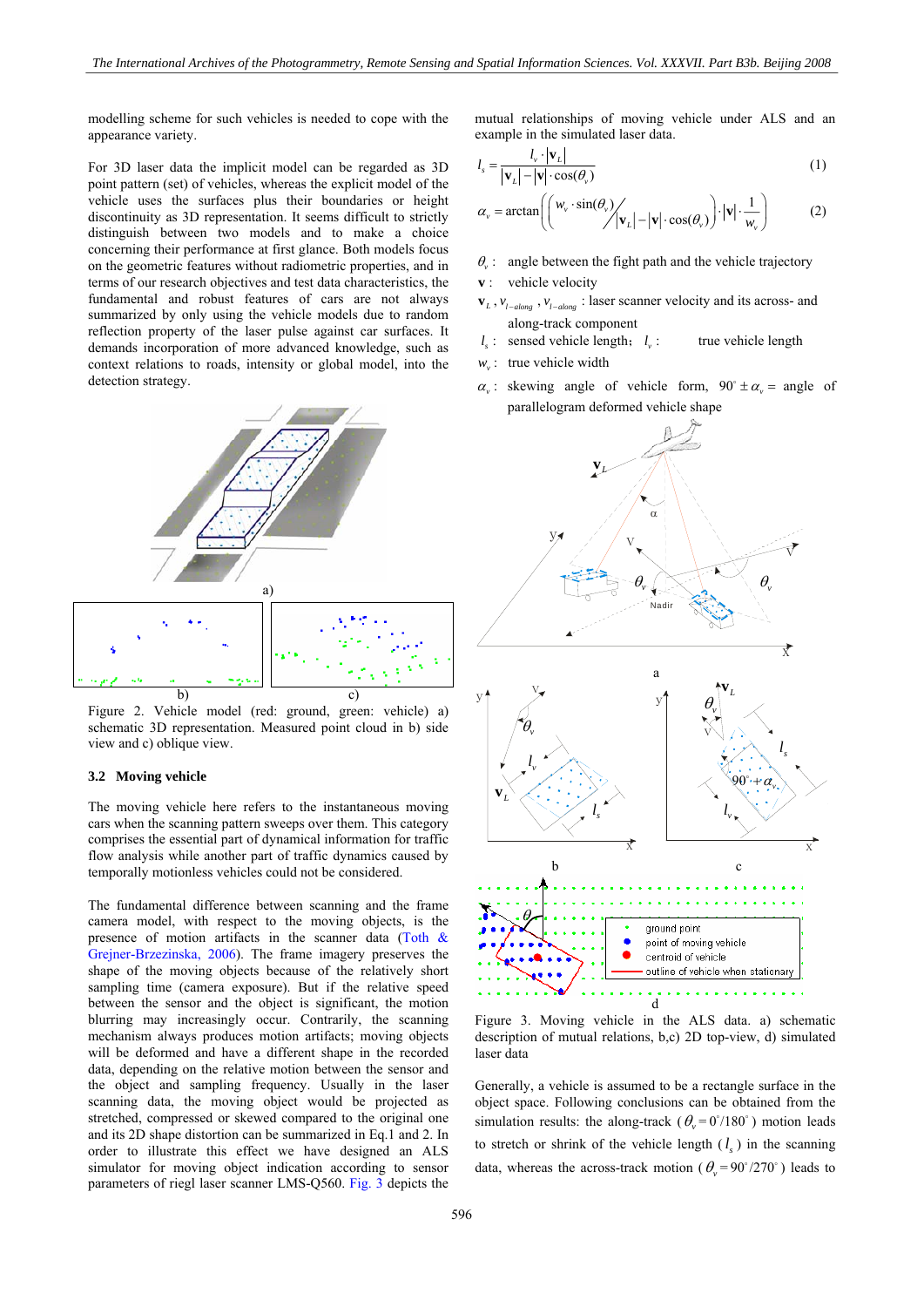skewing  $(\alpha_{\nu})$  of the vehicle shape. Therefore, for the most cases the vehicle will appear as deformed parallelogram in the scanning data – combination of both motion effects. In principle the shape deformation of the vehicle can be used to quantitatively derive the motion status, but a prerequisite must be fulfilled that the true vehicle length is known and its accuracy and sensitivity depend strongly on various impact factors, such as point density, horizontal position error, or physical properties of surface. In practice it is firstly not easy to access the performance of this approach; a great amount of test data is required to prove the feasibility and robustness.

#### **4. GENERAL APPROACHES AND ANALYSIS**

In the last two decades general approaches of 3D object representation and recognition have been widely investigated in the computer science community (Arman & Aggarwal, 1993; Besl & Jain, 1986). Being different from the classical object recognition, different methods, such as graph-based shape matching/fitting and point pattern matching were developed to directly conduct recognition process in the 3D range data. Formerly, the most developed methods used to deal with the small-scale dataset of reverse engineering. Due to the high level of detail the smoothness, or curvature-based segmentation algorithms are adopted to facilitate the recognition process; ALS data over urban areas characterize the large coverage, very complex scene and low LoD concerning the shape fidelity. Rather than generic, application-specific methods have been widely employed for object extraction, e.g. for building, road and tree. The almost unique standard operation to ALS data is filtering of non-ground points, motivated by topographical mapping applications, to obtain the DEM.



Figure 4. Context-relation model

A progressive processing strategy is proposed here to tackle the problem of traffic monitoring using ALS data: by exploring context relations. It is a direct processing chain being in accordance with human inference. The structure of this algorithm is organized based on the context-relation model (Fig.4) retaining the knowledge of various object relations in the urban area, where the dotted arrow indicates relation direction. It is executed in a progressive and hierarchical way controlled by our strategy for vehicle detection (Fig.5).

The algorithm starts with raw 3D point cloud of urban area. Some basic operations for preprocessing laser data could be run beforehand, like outline remove and hole filling. Then, a rough separation of ground points and non-ground points is to be carried out, using the height histogram thresholding or building



Figure 5. Flow chart of method

labeling algorithm; the objective of this step is to mask out nonground points or man-made objects like buildings where the vehicle is assumed not to appear. The ground points are viewed to build ground level surface in the urban which consist of not only road but also courtyard. A smooth and continuous surface could be imagined to be generated from the ground points as the reference surface for ground level, being like the terrain surface (DTM) after filtering, which can be represented in the form of point cloud, surface meshing or analytical function. A height interval of 0.5 to 2.0m over this ground surface is set to slice a laser data layer  $S_i$  including all laser points  $p_k$  regarded as vehicle hypotheses (Formula.3). Afterwards, the vehicle candidate points are delivered to the process eliminating disturbing objects like tree points, wire pole, parterre or some anomaly points. In order to distinguish between different confused objects, various extern information sources such as GIS/map can be used to mark building and road regions. Vegetation regions can also be first delineated, beneath which potential vehicles are to be searched and validated with special efforts. The remaining laser points are transformed to vehicle height model (VHM) in regular grid – normalized DSM for vehicle, based on which single vehicle extraction and modeling is to be carried out. Laser point gaps (holes) on the ground surface left by impervious vehicles provide us another clue to the presence of vehicle. All laser points belonging to or lying within certain buffer interval  $(\pm 0.05m)$  of ground surface are projected into a 2D plane regularly gridded, where cell size is selected according to the laser point density. Each cell is assigned with a value indicating either whether there are points fall into the grid representing a small neighborhood, so the gap will be retained as small dark area in this image. Some experimental results are illustrated in Fig.6

$$
S_1 = \left\{ p_k \in S : z_k - z_{S_r(x_k, y_k)} < \Delta h_{\text{max}} \right\} \tag{3}
$$